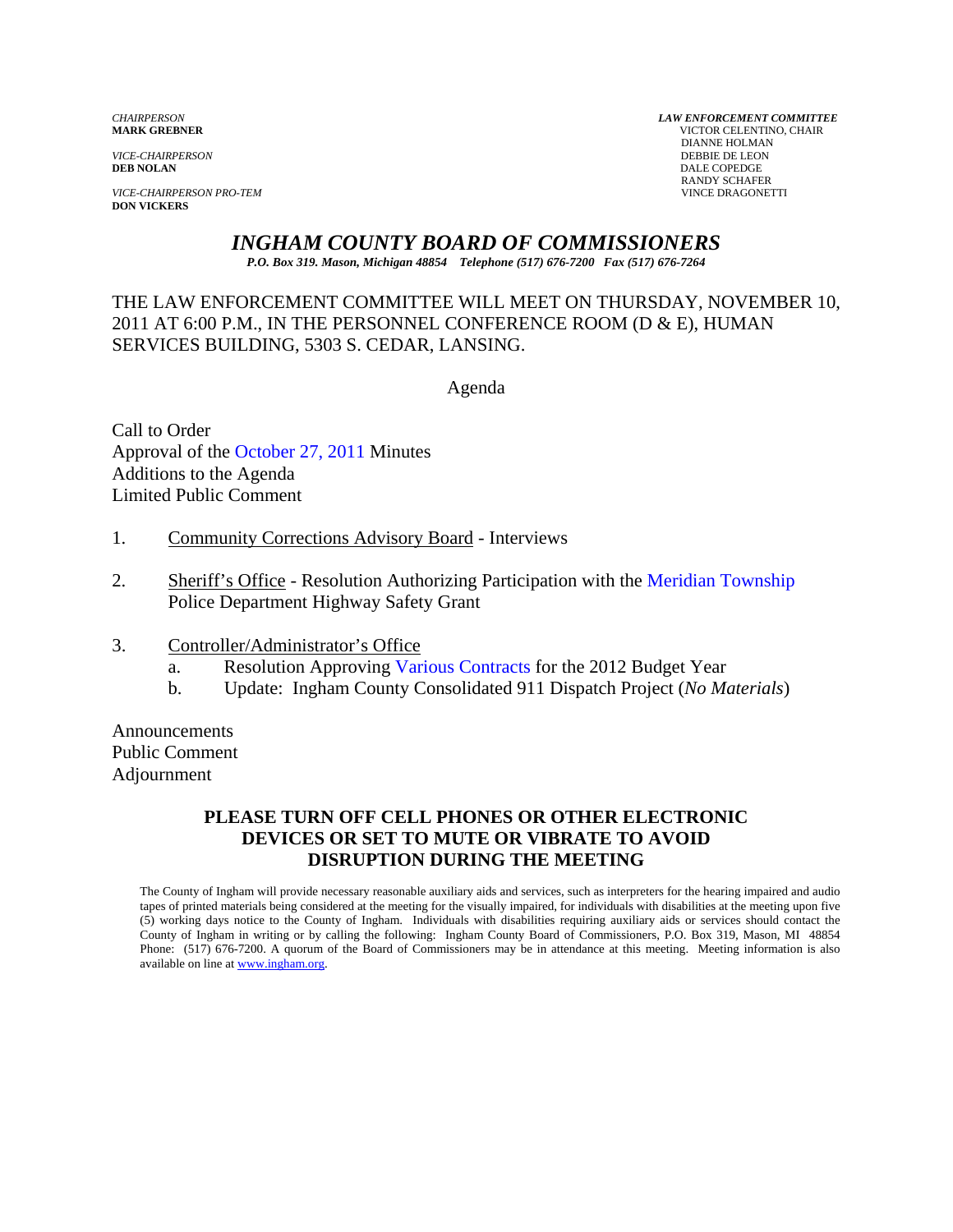#### LAW ENFORCEMENT COMMITTEE October 27, 2011 **Minutes**

<span id="page-1-0"></span>

| <b>Members Present:</b> | Victor Celentino, Dianne Holman, Debbie De Leon, Dale Copedge, Randy<br>Schafer, Vince Dragonetti, and Board Chairperson Grebner |
|-------------------------|----------------------------------------------------------------------------------------------------------------------------------|
| Members Absent:         | <b>None</b>                                                                                                                      |
| <b>Others Present:</b>  | John Neilsen, Mary Sabaj, Joel Maatman, Angela Bouler, Brett DeGroff,<br>Jessica Tramontana, Allen Dow and others.               |

The meeting was called to order by Chairperson Celentino at 6:00 p.m. in the Personnel Conference Room "D & E" of the Human Services Building, 5303 S. Cedar Street, Lansing.

Approval of the October 6, 2011 Minutes The October 6, 2011 Minutes were approved as submitted.

Additions to the Agenda None.

Limited Public Comment None.

#### MOVED BY COMM. SCHAFER, SUPPORTED BY COMM. COPEDGE, TO APPROVE A CONSENT AGENDA FOR THE FOLLOWING ITEMS:

- 2. Community Corrections Advisory Board Resolution Authorizing Entering into a Subcontract with Northwest Initiative for Day Reporting Program Services for FY 2011- 2012
- 3. Sheriff's Office
	- a. Resolution Honoring Deputy Jeff Ribby for his 15 Dedicated Years of Service to the Ingham County Sheriff's Office
	- b. Resolution to Use Approved 2011 Capital Improvement Funds to Purchase Paperless and Imaging Software Programs and Hardware for Central Records of the Ingham County Sheriff's Office
- 4. Ingham County Office of Homeland Security and Emergency Management
	- a. Resolution to Accept the Michigan State Police 2011 Hazard Mitigation Grant & Enter into Subcontract with the Tri-County Regional Planning Commission to Update the Hazard Mitigation Plan
	- b. Resolution to Enter into a Contract with the City of Lansing and to Accept the FY 2010 Homeland Security Grant Program Funds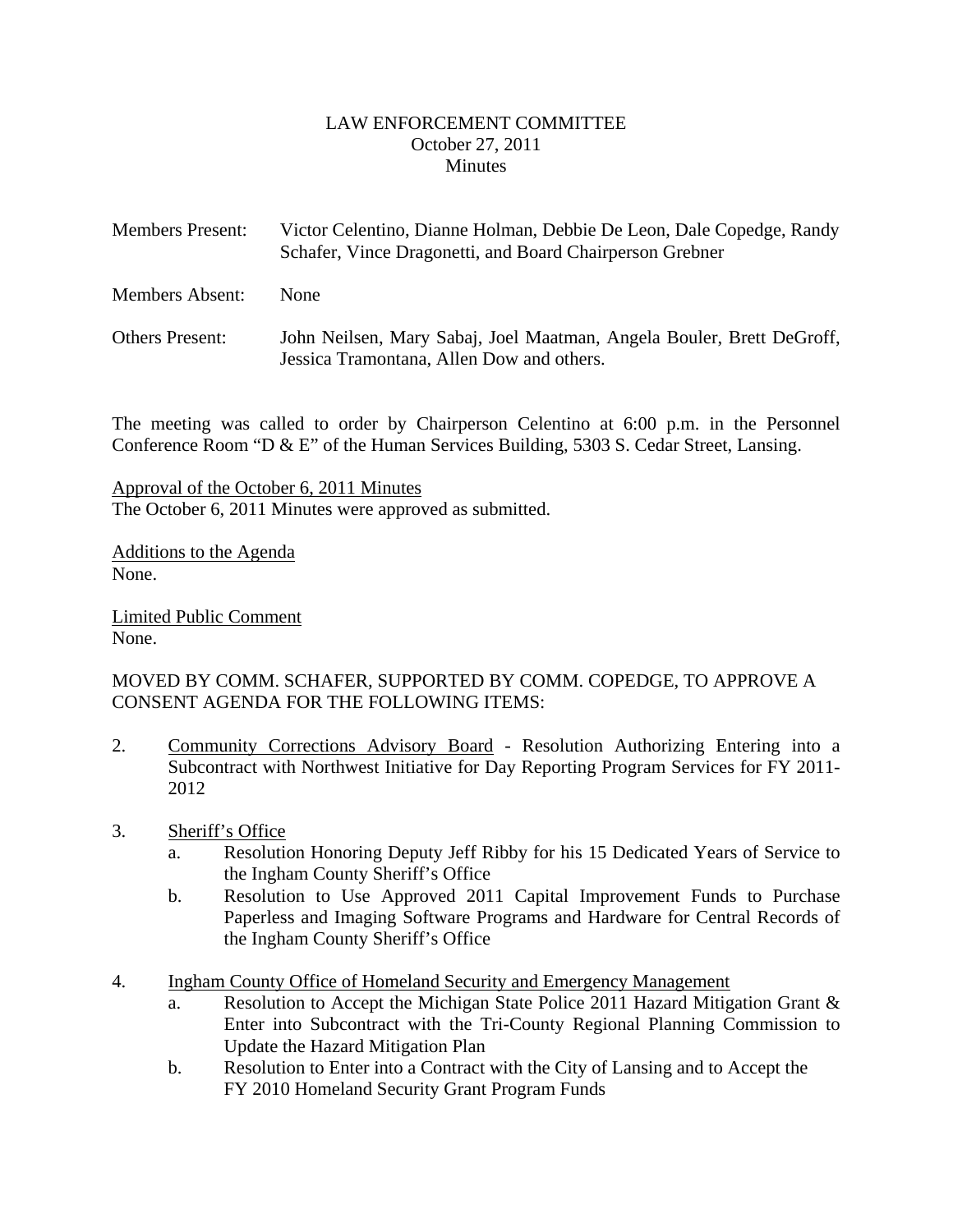5. Controller/Administrator's Office - Resolution Authorizing the Ingham County Sheriff's Office to Transfer the Assignment of Granted Easement and the Sale of Existing Radio Tower to the Ingham County Road Commission

#### MOTION CARRIED UNANIMOUSLY.

MOVED BY COMM. SCHAFER, SUPPORTED BY COMM. COPEDGE, TO APPROVE THE ITEMS ON THE CONSENT AGENDA.

#### MOTION CARRIED UNANIMOUSLY.

1. Animal Control Advisory Board - Interviews

The Committee interviewed Angela Bouler, Brett DeGroff, and Jessica Tramontana for the Animal Control Shelter Advisory Committee. There are 4 vacancies, 1 of which is a veterinarian representative.

MOVED BY COMM. COPEDGE, SUPPORTED BY COMM. DRAGONETTI, TO APPOINT ANGELA BOULER, BRETT DEGROFF, AND JESSICA TRAMONTANA TO THE ANIMAL CONTROL ADVISORY BOARD.

#### MOTION CARRIED UNANIMOUSLY.

Announcements

Comm. Schafer stated that he was impressed with the last local emergency planning meeting specifically dealing with meth labs, cost savings and encouragement of a cost recovery ordinance. He also provided the Committee with 2012 Calendars from the Emergency Planning Meeting.

Public Comment None.

The meeting adjourned at approximately 6:20 p.m.

Respectfully submitted,

Julie Buckmaster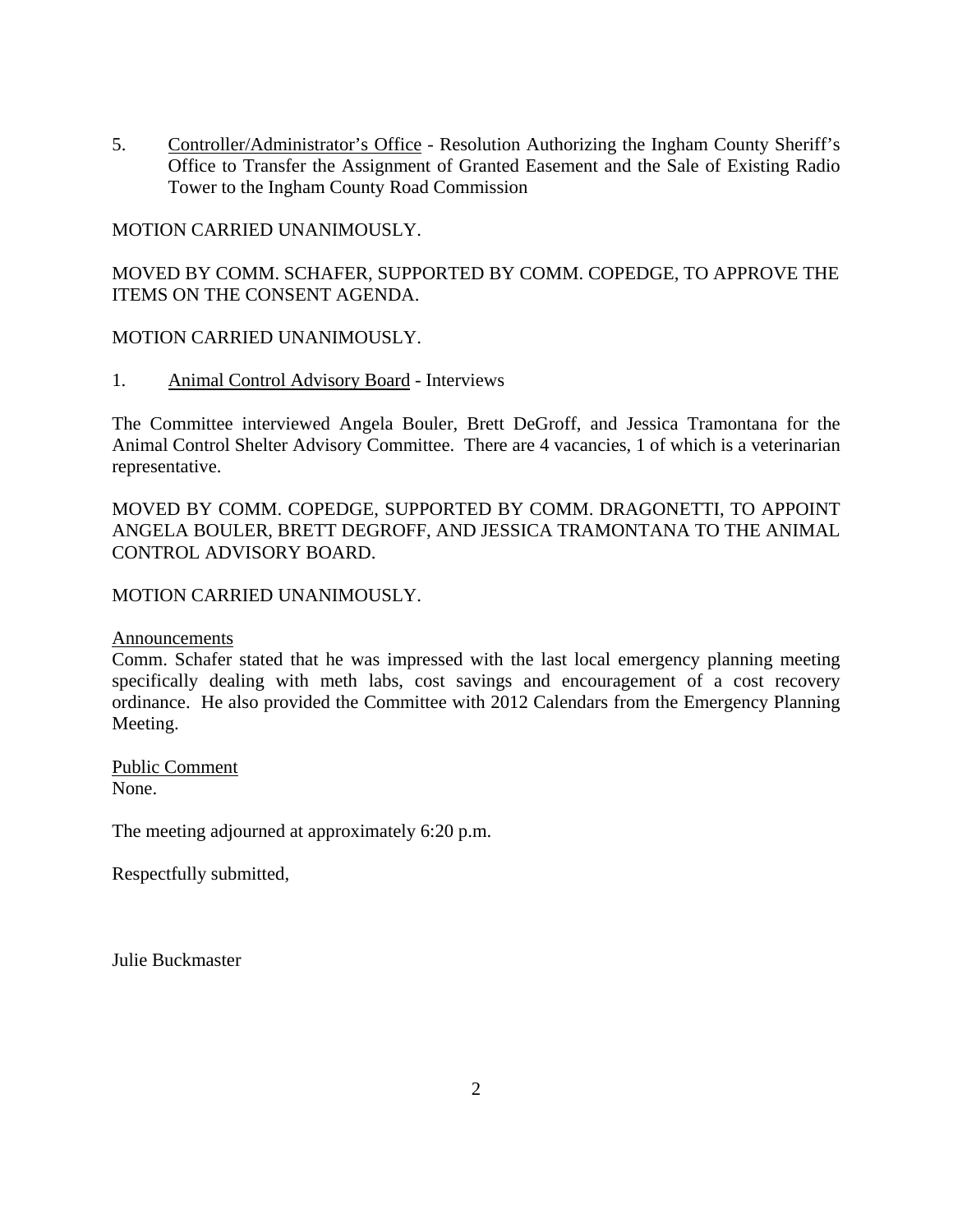## **NOVEMBER 10, 2011 LAW ENFORCEMENT AGENDA STAFF REVIEW SUMMARY**

#### **This portion of the agenda is for Committee Interviews:**

1. *Community Corrections Advisory Board Interviews – Media Representative* 

## **RESOLUTION ACTION ITEMS:**

#### **The Deputy Controller is recommending approval of the following resolution:**

2. *Sheriff's Office - Resolution Authorizing Participation with the Meridian Township Police Department Highway Safety Grant* 

This resolution authorizes participation with the Meridian Township Police Department for the annual Traffic Enforcement and Compliance Grant, for the amount up to \$54,000.00 for the time period October 1, 2011 through September 30, 2012.

Meridian Township Police Department and the Township will be the fiduciary on this annual State grant. They will reimburse Ingham County Sheriff's Deputies and other area police agencies in Ingham County for overtime spent working on this Traffic Enforcement grant.

The Ingham County Sheriff's Office overtime budget will be increased up to \$54,000.00 for the FY 2011/12 fiscal year.

3. *Controller/Administrator's Office a. Resolution Approving Various Contracts for the 2012 Budget Year* 

This resolution authorizes approval of a variety Law Enforcement Committee liaison contracts for the 2012 budget year. The list consists only of contracts that are included in the 2012 Adopted Budget.

The liaison committees may decide that there are some contracts included on the list that would better be considered as separate resolutions. Those contracts will be removed from this resolution before the passage by the Board of Commissioners, and will be brought back before the Board as separate resolutions at a later date.

Based on the policy on cost increases for service related contracts authorized by Board Resolution #10-357, expenditure contracts with a 2012 increase of 1% or less are the only ones included in this resolution. (See attached memo from Mary Lannoye.)

## **This will be a verbal update with no materials:**

*b. Update: Ingham County Consolidated 911 Dispatch Project*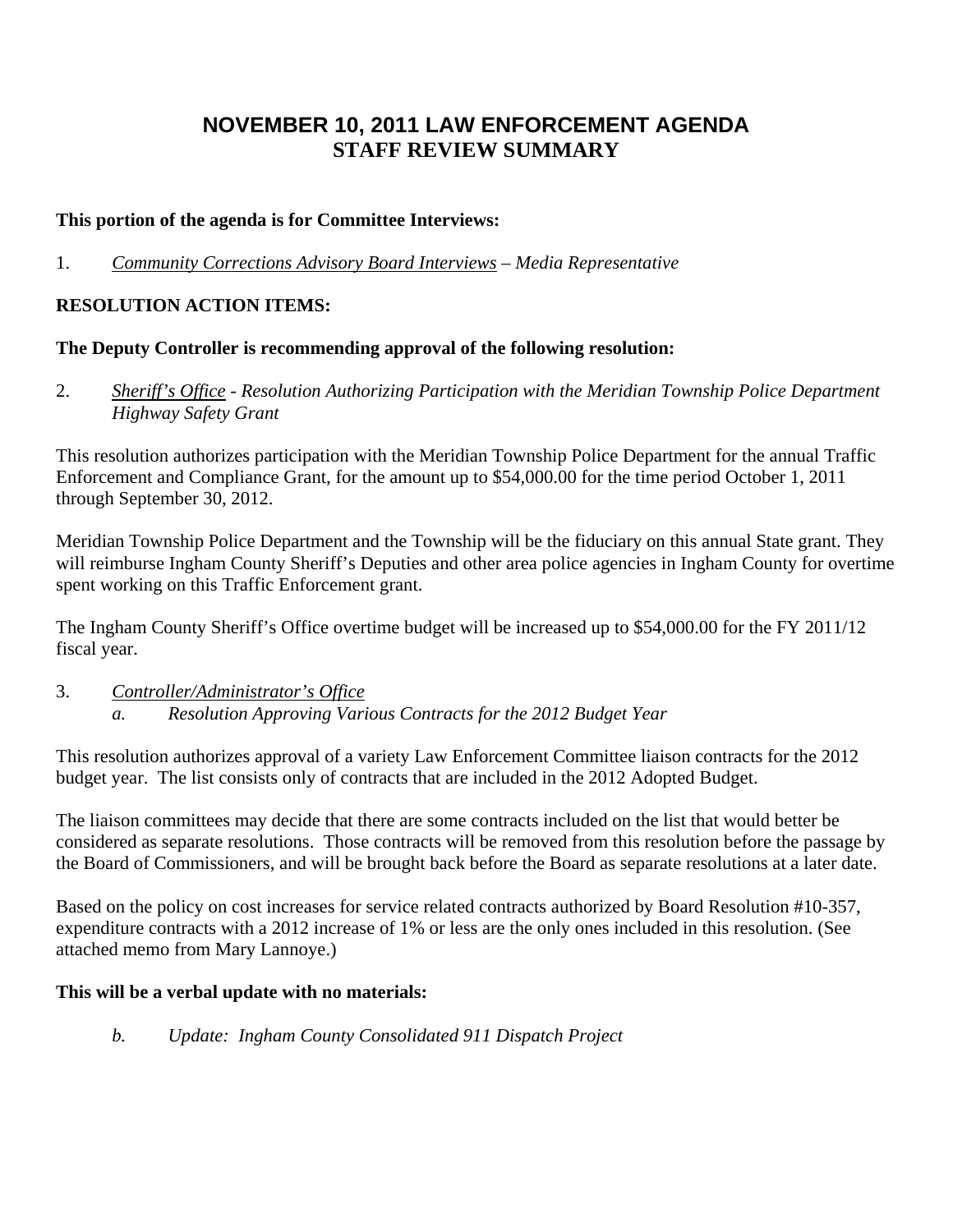**Agenda Item 2** 

# **M E M O R A N D U M**

<span id="page-4-0"></span>

| Law Enforcement Committee<br><b>Finance Committee</b> |
|-------------------------------------------------------|
| Major Joel Maatman                                    |
| November 1, 2011                                      |
|                                                       |

**RE:** Traffic Enforcement and Compliance Grant

This resolution requests permission to participate with the Meridian Township Police Department for the Traffic Enforcement and Compliance Grant, for the amount up to \$54,000.00 for the time period October 1, 2011 through September 30, 2012.

Meridian Township Police Department will reimburse Ingham County Sheriff's Deputies overtime spent working on this grant.

The financial implications for participating in this grant for the county will be to increase Ingham County Sheriff's Office overtime budget up to \$54,000.00 for reimbursement of overtime wages for participating with Meridian Township Police Department in this grant.

This is an annual grant Ingham County Sheriff's Office participates with Meridian Township Police Department and other area police agencies in Ingham County.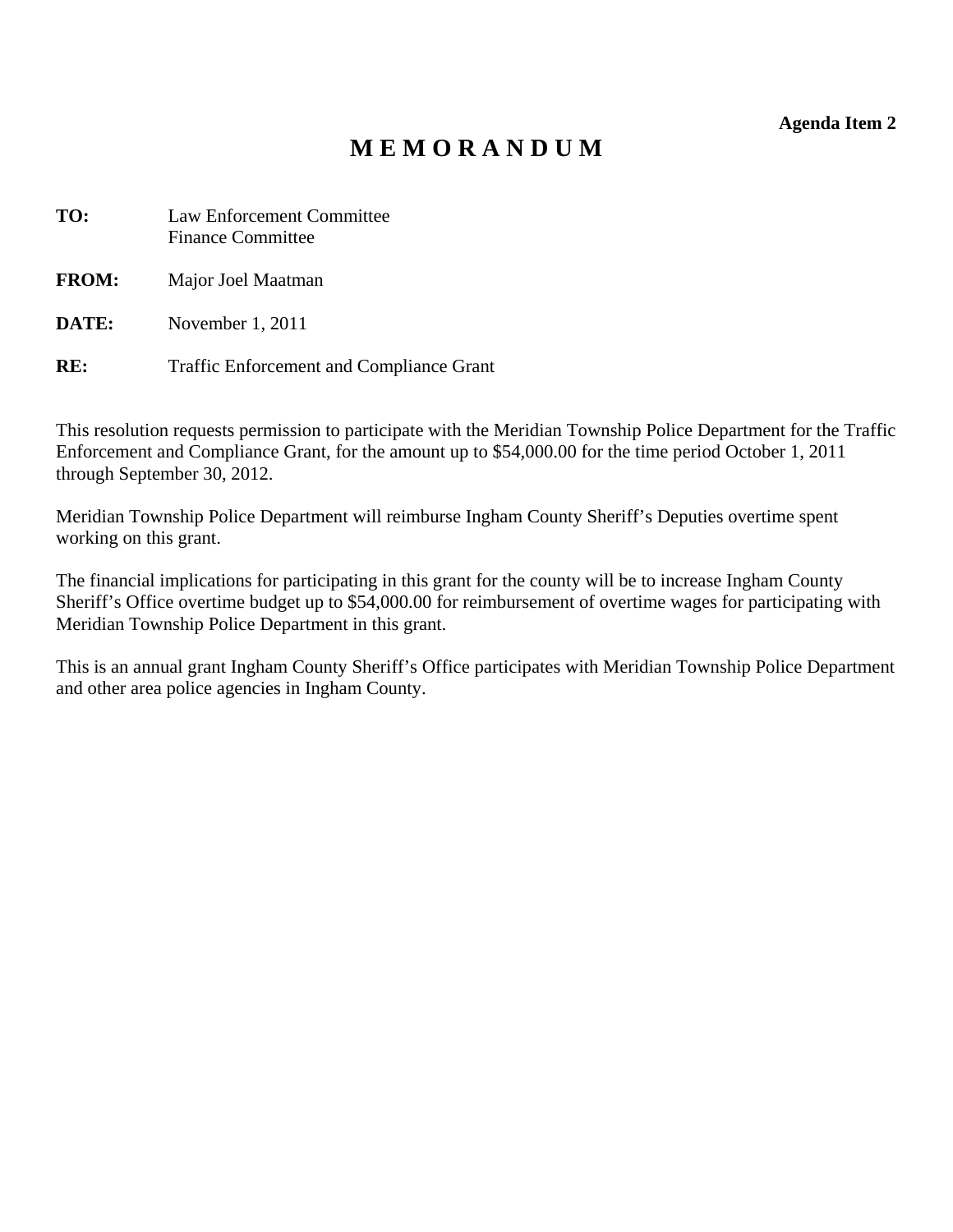Introduced by the Law Enforcement and Finance Committees of the:

#### INGHAM COUNTY BOARD OF COMMISSIONERS

#### **RESOLUTION AUTHORIZING PARTICIPATION WITH THE MERIDIAN TOWNSHIP POLICE DEPARTMENT HIGHWAY SAFETY GRANT**

WHEREAS, the Meridian Township Police Department entered into a Traffic Enforcement Grant Agreement with the Michigan Department of State Police's Office of Highway Safety Planning; and

WHEREAS, the purpose is to provide enforcement action to decrease the number of drunk driving violations and seatbelt violations by conducting random patrols, specifically for enforcement against those violations within Ingham County; and

WHEREAS, the Ingham County Sheriff's Office wishes to participate with the Meridian Township Police Department in the operation of the Traffic Enforcement Grant acquired by the Meridian Township Police Department; and

WHEREAS, Meridian Township Police Department shall reimburse Ingham County from the grant funds for the Sheriff Deputy's overtime wages and personnel costs not to exceed \$54,000.00.

THEREFORE BE IT RESOLVED, that the Ingham County Board of Commissioners hereby authorizes the Ingham County Sheriff's Office to participate with the Meridian Township Police Department in the Traffic Enforcement grant for an amount up to \$54,000.00 for the time period of October 1, 2011 through September 30, 2012.

BE IT FURTHER RESOLVED, that the Controller/Administrator is authorized to amend the Ingham County Sheriff's Office 2012 budget in accordance with this resolution.

BE IT FURTHER RESOLVED, that the Chairperson of the Ingham County Board of Commissioner, the County Clerk, and the Sheriff are authorized to sign any necessary contract documents consistent with this resolution and approved as to form by the County Attorney.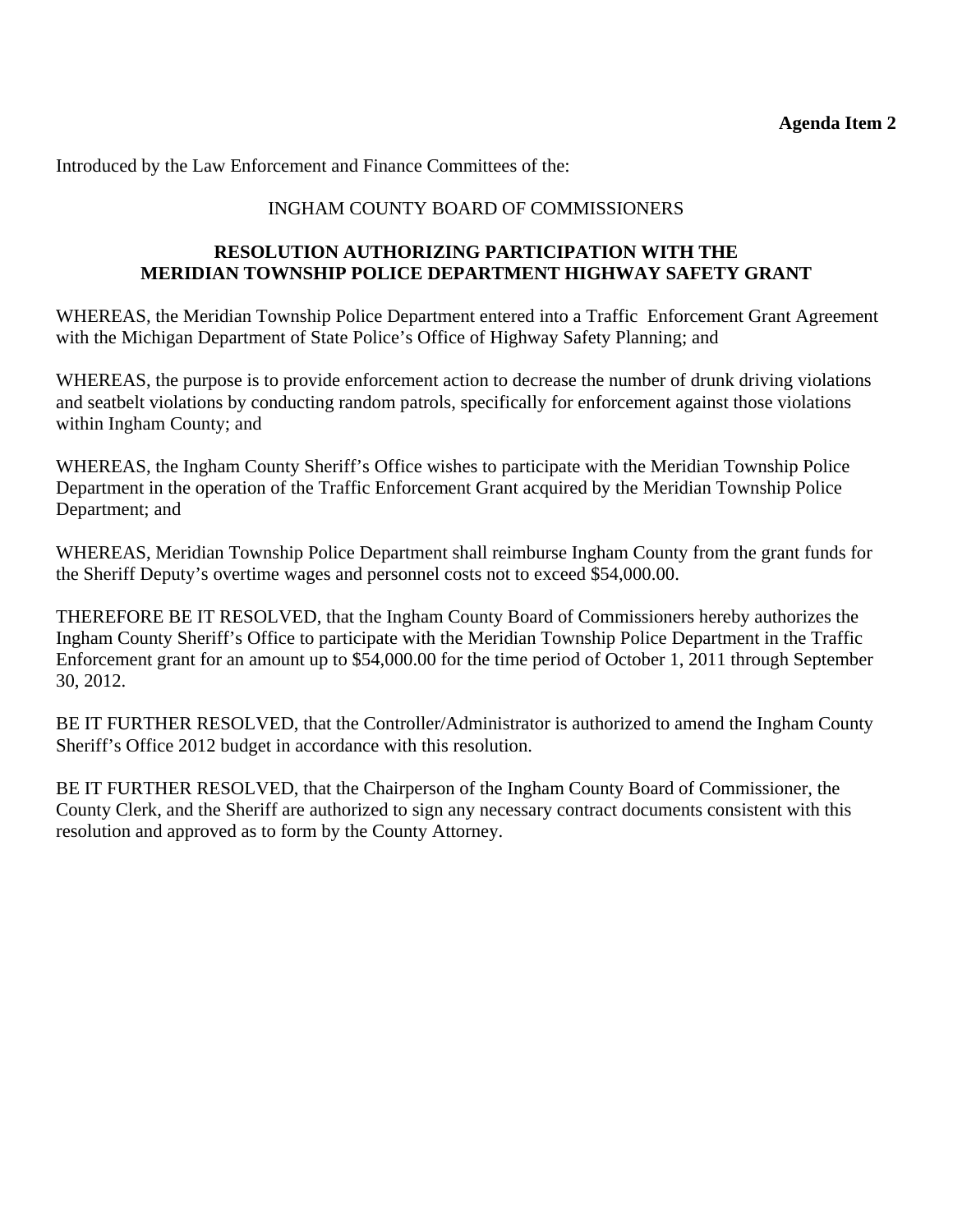<span id="page-6-0"></span>

| DATE: | November 3, 2011                                                |
|-------|-----------------------------------------------------------------|
| TO:   | <b>Finance and Liaison Committees</b>                           |
| FROM: | Mary A. Lannoye, Controller/Administrator                       |
| RE:   | Resolution Approving Various Contracts for the 2012 Budget Year |

#### Commissioners:

This resolution will approve the attached list of contracts for the 2012 budget year. The list consists only of contracts that are included in the 2012 Adopted Budget. If a contract later exceeds the budgeted amount, a resolution will need to be brought before the Board of Commissioners approving the increased amount. In addition, a separate Board resolution will be required if there is a change in employee status or increase in the total number of employees.

In the past, a limited amount of contract renewals have been included in the annual appropriations resolution. With the amendment of the county contract approval process authorized by Resolution 09-095, which reduced the maximum amount allowed for short form authorizations from \$25,000 to \$5,000, it was decided two years ago to expand this list and have the Board of Commissioners consider these contracts as a separate resolution. The liaison committees may decide that there are some contracts included on the list that would better be considered as separate resolutions. Those contracts will be removed from this resolution before the passage by the Board of Commissioners, and will be brought back before the Board as separate resolutions at a later date.

Based on the policy on cost increases for service related contracts authorized by Board Resolution 10-357, expenditure contracts with a 2012 increase of 1% or less are the only ones included in this resolution.

Please contact me if you have any questions.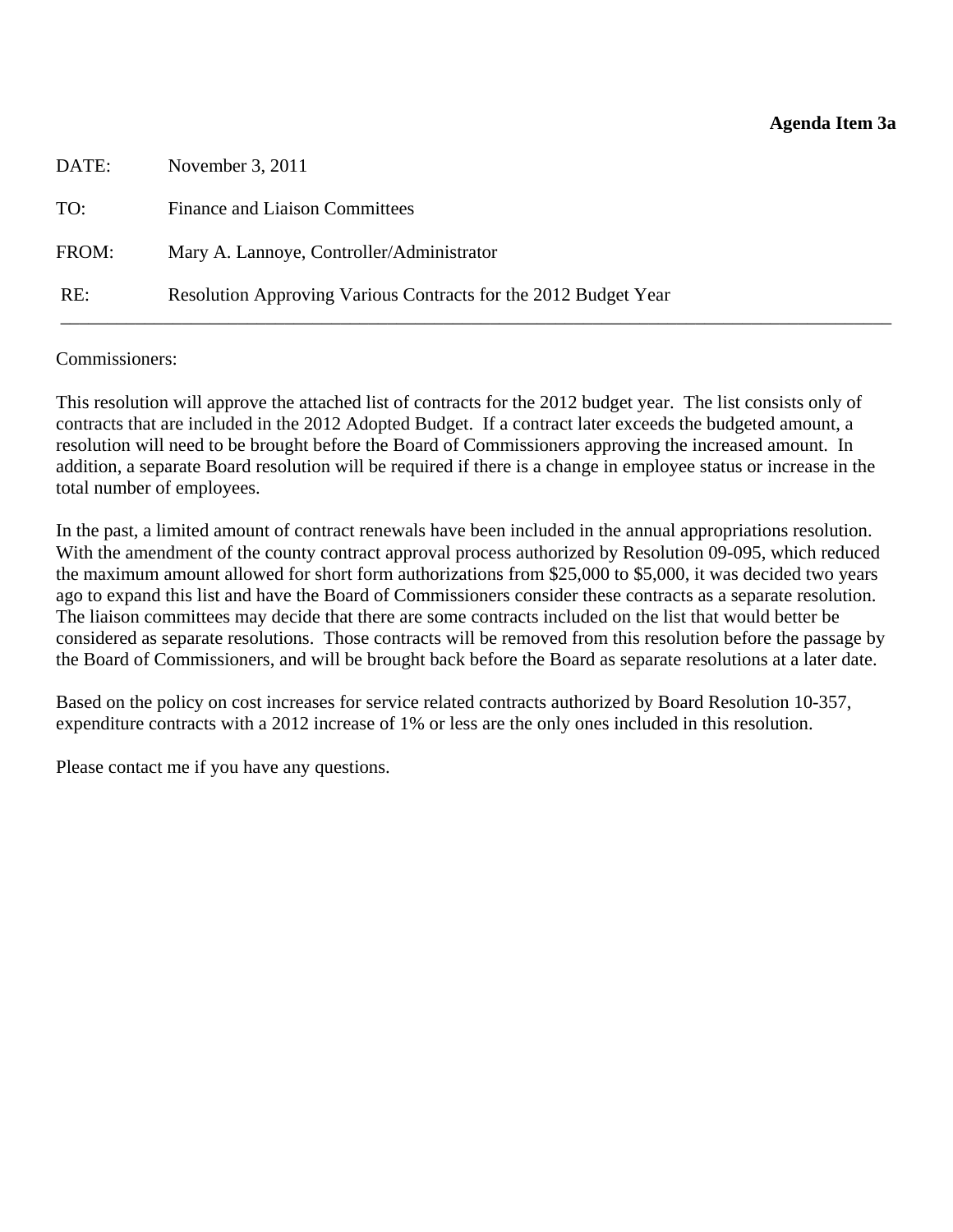Introduced by the Finance Committee of the:

#### INGHAM COUNTY BOARD OF COMMISSIONERS

#### **RESOLUTION APPROVING VARIOUS CONTRACTS FOR THE 2012 BUDGET YEAR**

WHEREAS, county policy requires that all contracts over \$5,000 be approved by the Board of Commissioners; and

WHEREAS, numerous contracts are approved by the Board of Commissioners each year, many of which are routine continuations of existing contracts; and

WHEREAS, funding for these contracts has been included within the 2012 Adopted Budget; and

WHEREAS, the budget also contains anticipated revenues and expenditures from certain grant programs, which will also require approval of agreements with granting agencies at various times during the fiscal year.

THEREFORE BE IT RESOLVED, that the Board Chairperson is authorized to sign agreements, contracts, and/or other documents related to grant programs and other county appropriations which are contained in the adopted budget, as listed in the attached document, subject to review by the County Attorney as to form and to certification by the Controller that 1) the total amount of revenues and expenditures and the net obligation to the County is not greater than what is budgeted; and 2) there is no change in employee status and no additional employees other than as authorized in the adopted budget.

BE IT FURTHER RESOLVED, that all grants and funding arrangements with entities whose fiscal years do not coincide with the County's fiscal year be considered authorized providing that they have been authorized in part for in the adopted budget, and the remaining portion of the time period and funds are included in the Controller's Recommended Budget for the succeeding fiscal year.

BE IT FURTHER RESOLVED, that all contracts over \$5,000 that are not included in this resolution shall be approved by the Board of Commissioners by separate resolution.